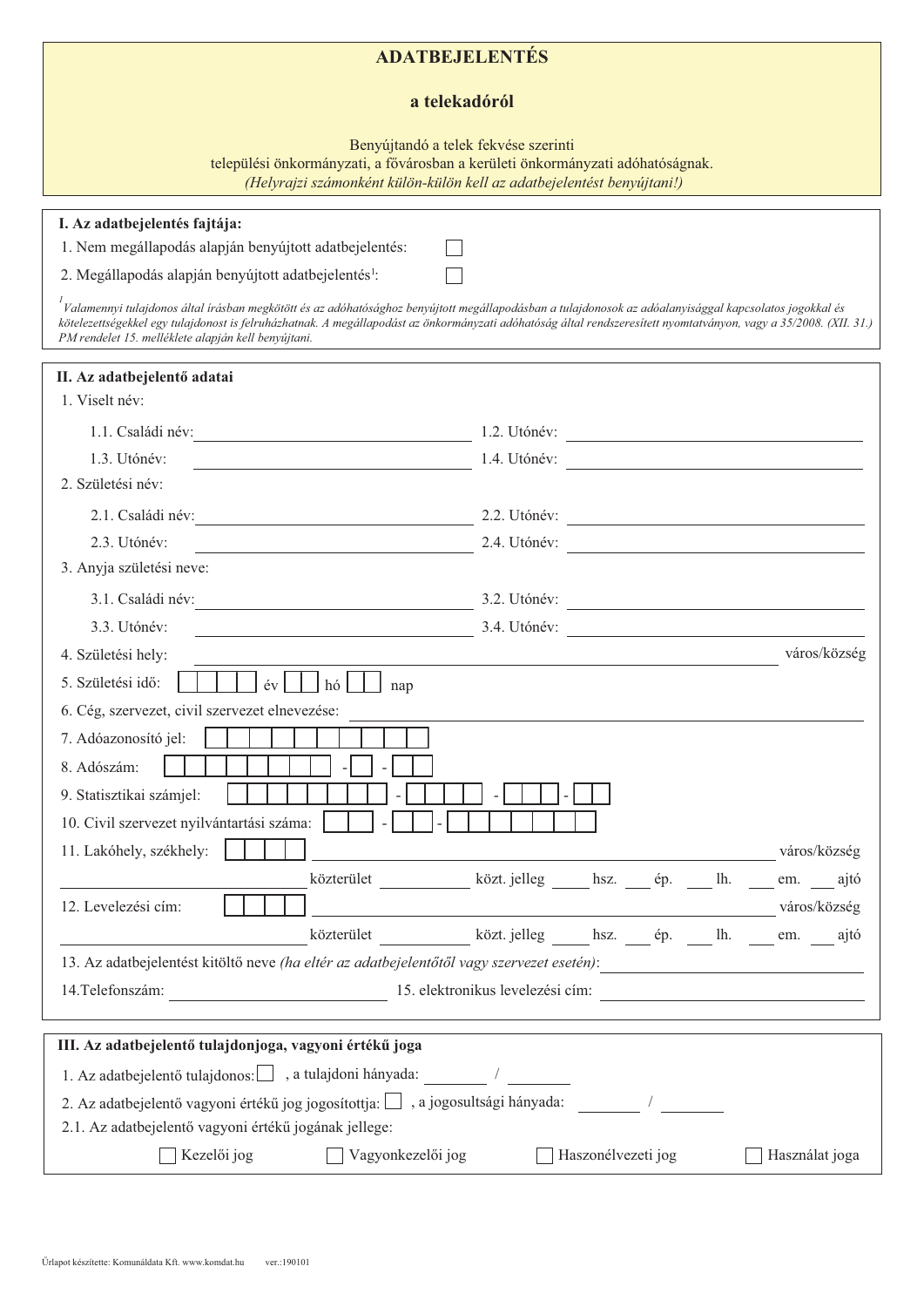| IV. Adókötelezettség keletkezésére okot adó körülmény és időpontja:                                                                                                                                                                                                                                                                                                                                                                                                                                                   |  |  |  |
|-----------------------------------------------------------------------------------------------------------------------------------------------------------------------------------------------------------------------------------------------------------------------------------------------------------------------------------------------------------------------------------------------------------------------------------------------------------------------------------------------------------------------|--|--|--|
| $1. Uj$ telek<br>2. Telek szerzése (Pl. adásvétel, öröklés, ajándékozás, elbirtoklás)                                                                                                                                                                                                                                                                                                                                                                                                                                 |  |  |  |
| 4. Vagyoni értékű jog megszűnése<br>3. Vagyoni értékű jog alapítása                                                                                                                                                                                                                                                                                                                                                                                                                                                   |  |  |  |
| 5. Belterületen fekvő, termőföldnek minősülő telek esetében a földterületnek az ingatlan-nyilvántartásban művelés alól<br>kivett területre történő átvezetése vagy tényleges mezőgazdasági művelésének a megszüntetése                                                                                                                                                                                                                                                                                                |  |  |  |
| 6. A külterületen fekvő, termőföldnek minősülő telek esetében a földterületnek az ingatlan-nyilvántartásban művelés alól<br>kivett területre történő átvezetése                                                                                                                                                                                                                                                                                                                                                       |  |  |  |
| 7. Erdőnek minősülő telek esetében:<br>7.1. A földterületnek az ingatlan-nyilvántartásban<br>7.2. Az ingatlan-nyilvántartásban művelés alól<br>művelés alól kivett területre történő átvezetése,<br>kivett területként nyilvántartott<br>feltéve, ha az Országos Erdőállomány Adattárban<br>földterületnek az Országos Erdőállomány<br>erdőként nem tartják nyilván<br>Adattárból történő törlése<br>8. A tanyaként nyilvántartott földterület esetében a tanyaként történő ingatlan-nyilvántartási bejegyzés törlése |  |  |  |
| 9. Az építmény megszűnése:                                                                                                                                                                                                                                                                                                                                                                                                                                                                                            |  |  |  |
| 9.1. Az építmény megsemmisülése.<br>9.2. Az építmény lebontása.                                                                                                                                                                                                                                                                                                                                                                                                                                                       |  |  |  |
| 10. Adóbevezetés                                                                                                                                                                                                                                                                                                                                                                                                                                                                                                      |  |  |  |
| Adókötelezettség keletkezésére okot adó körülmény időpontja:<br>év<br>hó<br>nap                                                                                                                                                                                                                                                                                                                                                                                                                                       |  |  |  |
| V. Adókötelezettség változására okot adó körülmény és időpontja:                                                                                                                                                                                                                                                                                                                                                                                                                                                      |  |  |  |
| 1. Az adóalap változása                                                                                                                                                                                                                                                                                                                                                                                                                                                                                               |  |  |  |
| 2. Egyéb:                                                                                                                                                                                                                                                                                                                                                                                                                                                                                                             |  |  |  |
| Adókötelezettség változására okot adó körülmény időpontja:<br>év<br>hó<br>nap                                                                                                                                                                                                                                                                                                                                                                                                                                         |  |  |  |
| VI. Adókötelezettség megszűnésére okot adó körülmény és időpontja:                                                                                                                                                                                                                                                                                                                                                                                                                                                    |  |  |  |
| 1. A telek megszűnése<br>2. A telek elidegenítése (Pl. adásvétel, ajándékozás)                                                                                                                                                                                                                                                                                                                                                                                                                                        |  |  |  |
| 4. Vagyoni értékű jog megszűnése<br>3. Vagyoni értékű jog alapítása                                                                                                                                                                                                                                                                                                                                                                                                                                                   |  |  |  |
| 5. Az ingatlan-nyilvántartásban művelés alól kivett területként nyilvántartott belterületi telek esetében a telek művelési                                                                                                                                                                                                                                                                                                                                                                                            |  |  |  |
| ágának ingatlan-nyilvántartási átvezetése és tényleges mezőgazdasági művelése megkezdése<br>6. A tényleges mezőgazdasági művelés alatt álló belterületi                                                                                                                                                                                                                                                                                                                                                               |  |  |  |
| 7. A belterületen fekvő termőföld esetében annak<br>telek esetében a telek művelési ágának ingatlan-<br>tényleges mezőgazdasági művelése megkezdése                                                                                                                                                                                                                                                                                                                                                                   |  |  |  |
| nyilvántartási átvezetése                                                                                                                                                                                                                                                                                                                                                                                                                                                                                             |  |  |  |
| 8. A külterületi telek esetében annak termőföldként vagy tanyaként történő ingatlan-nyilvántartási feljegyzése                                                                                                                                                                                                                                                                                                                                                                                                        |  |  |  |
| 9. A teleknek minősülő földterület esetében a földterületnek az ingatlan-nyilvántartásban erdő művelési ágra történő<br>átvezetése vagy az Országos Erdőállomány Adattárba történő bejegyzése                                                                                                                                                                                                                                                                                                                         |  |  |  |
| 10. A telek teljes területének építménnyel történő beépítése                                                                                                                                                                                                                                                                                                                                                                                                                                                          |  |  |  |
| 11. Egyéb:                                                                                                                                                                                                                                                                                                                                                                                                                                                                                                            |  |  |  |
| Adókötelezettség megszűnésére okot adó körülmény időpontja:<br>év<br>hó<br>nap                                                                                                                                                                                                                                                                                                                                                                                                                                        |  |  |  |
| VII. A telek címe:                                                                                                                                                                                                                                                                                                                                                                                                                                                                                                    |  |  |  |
| 1. Cím:<br>város/község                                                                                                                                                                                                                                                                                                                                                                                                                                                                                               |  |  |  |
| közterület<br>közt. jelleg<br>hsz.<br>ép.<br>lh.<br>ajtó<br>em.                                                                                                                                                                                                                                                                                                                                                                                                                                                       |  |  |  |
| 2. Helyrajzi szám:                                                                                                                                                                                                                                                                                                                                                                                                                                                                                                    |  |  |  |
| VIII. A telek általános jellemzői:                                                                                                                                                                                                                                                                                                                                                                                                                                                                                    |  |  |  |
| 1. A telek teljes területe:<br>m <sup>2</sup>                                                                                                                                                                                                                                                                                                                                                                                                                                                                         |  |  |  |
| 2. A telekből építménnyel (épülettel, épületrésszel) fedett terület:<br>m <sup>2</sup>                                                                                                                                                                                                                                                                                                                                                                                                                                |  |  |  |
| 3. A telekadó hatálya alá tartozó terület (1-2):<br>m <sup>2</sup>                                                                                                                                                                                                                                                                                                                                                                                                                                                    |  |  |  |
| $\mathrm{Ft}^1$<br>4. A telek forgalmi értéke:                                                                                                                                                                                                                                                                                                                                                                                                                                                                        |  |  |  |
| <sup>1</sup> E pontot csak korrigált forgalmi érték szerinti adóztatás esetén lehet kitölteni! Kitöltése nem kötelező. A telek forgalmi értékét<br>befolyásoló főbb jellemzőiről a IX. pontot is ki kell tölteni!)                                                                                                                                                                                                                                                                                                    |  |  |  |